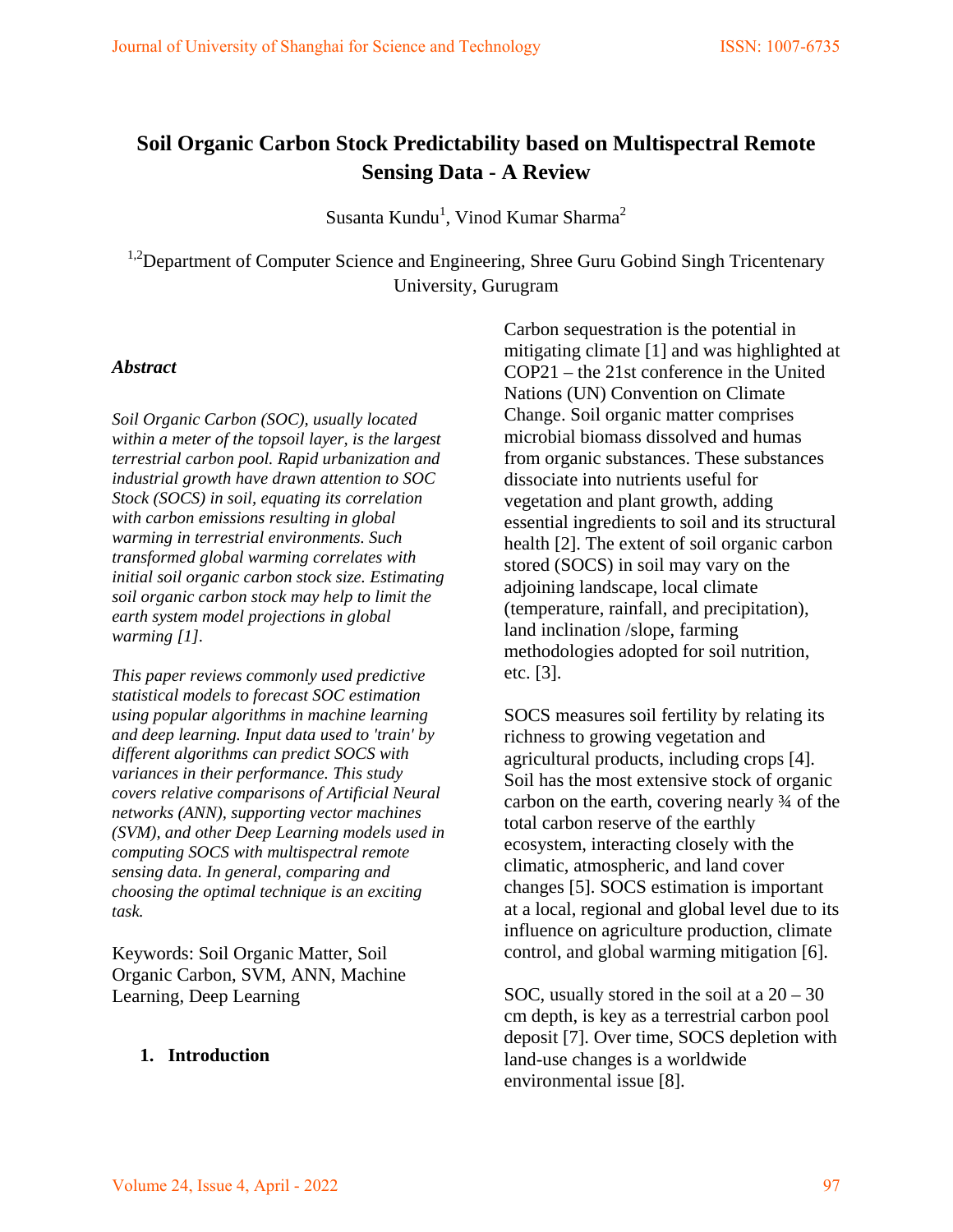Urbanization and extensive human usage of sub-soil matters release stored carbon in the soil, releasing carbon dioxide into the atmosphere [9]. Soil samples from 0–20 cm soil depths are more accessible to collect as soil samples for testing in the laboratory to measure SOC and derived SOCS. Soil samples are tested using 400–700 nm wavelength spectroscopic methods at the designated study locations. The soil reflectance spectra of these study areas, as measured by appropriate satellite bands, are helpful to evaluate the performance precision of related trained models [10].

An estimated SOCS increase of 0.4% per year is considered adequate to reduce Green House Gas emissions [11]. SOCS affects the soil characterization through its physical, chemical, and biological properties, thereby enhancing water and nutrient retention in soil [12]. Thus, consistent and reliable data on SOCS is essential for the systematic monitoring of SOC and spatial mapping capacity [2].

## **2. Related works in Soil Organic Carbon Stock (SOCS)**

Importance of SOC: (Climate – Greenhouse warming – Soil Health – Agricultural benefit)

SOC content in soil is dynamic in space and time. Such dynamism is related to carbon sequestration, land usage, degradation due to human interventions, and climatic conditions [6]. An improved understanding of SOCS conditions spatially and time series is indispensable for climate change mitigation options. Managing and parameterizing SOCS is essential for an evolved climate control policy globally impacting the carbon cycle. Urbanization, changes in Land Use (LU), harmful

agricultural practices, etc., play crucial factors in SOC changes [13].

Regular SoC estimation and monitoring are necessary over spatial and time domains in a specific landscape scale to understand the overall dynamics of SOC changes [7]. Regular and updated information on land use and SOCS in soils, monitoring, and mapping of SOCS changes in regional areas are essential to improve decisions on land degradation management and policy developments [8].

A data-centric statistical model to map SOCS in space and time is needed for an annual SOCS prediction considering the dynamism in SOC content. The process requires a SOCS capacity map from a reference year as a baseline [14]. Many countries across the globe have commonly adopted this methodology to report carbon trends to the UNCCD (IPCC, 2006; Mattina et al., 2018).

SOCS monitoring needs to maintain SOC data for an appropriate target to mitigate climate changes. Existing global SOC maps have limited information and coverage at a regional scale to make decisions to track carbon sequestration on a time scale. The prediction map as an estimation will need a regular or timely update of SOC measurement to monitor SOC changes and how it is supplementing to ease climatic issues [15].

The land-use changes show that converting forestland and wetland to cropland caused SOCS loss from the soil. Such changes challenge our ecosystem, adversely impacting SOCS [16]. The predictability of SOCS changes requires technological advancements in collecting and processing satellite-based remote sensing data [17]. It also involves soil data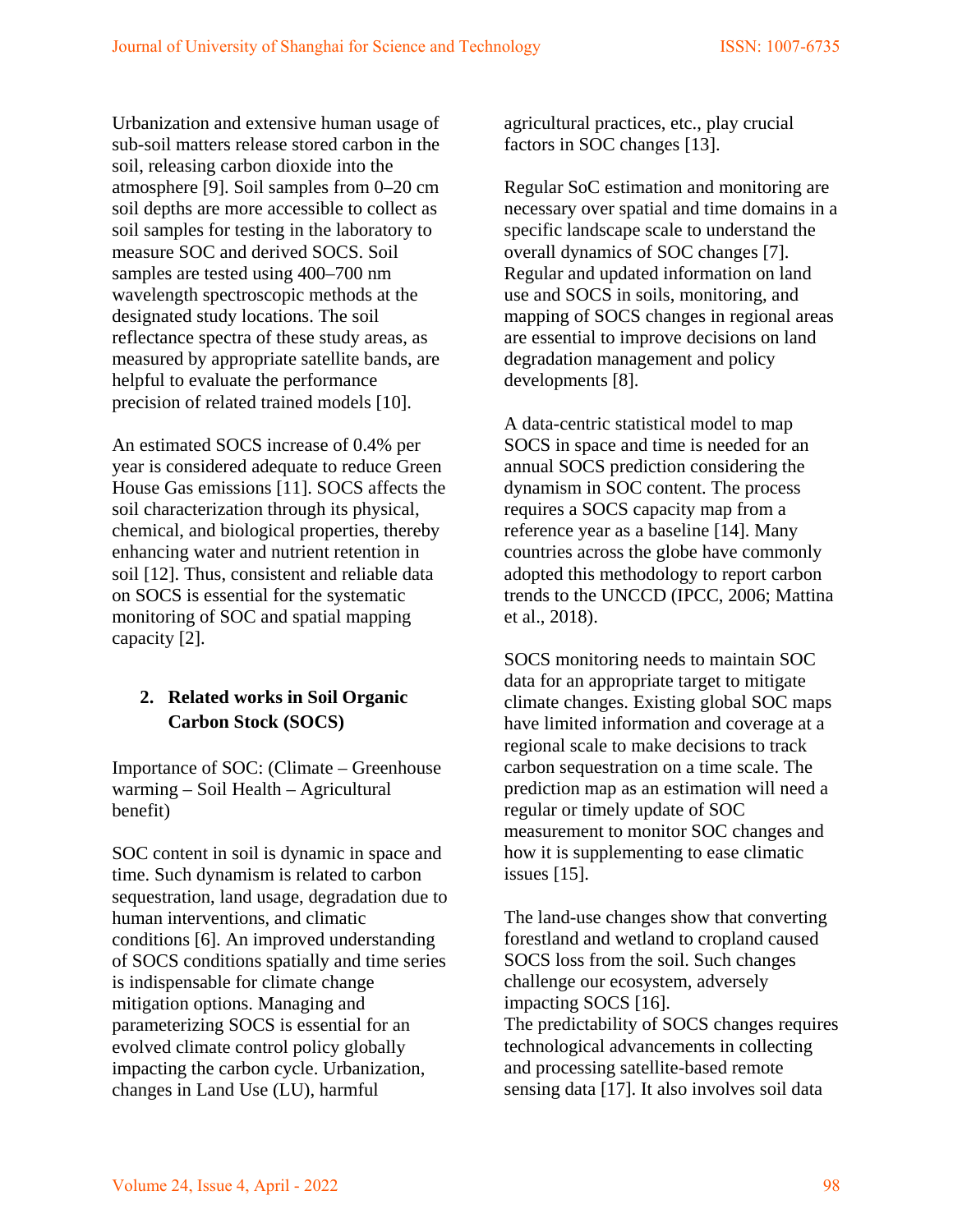from different regional and global databases in published documents or databases to supplement SOCS predictability analysis [5].

Soil samples collected from study plot areas are primary field data elements tagged with positional information (latitude, longitude) for georeferencing. Under standard laboratory procedures, the soil samples were examined for SOC-related tests using total oxidized carbon and wet oxidation measurement as per standard laboratory procedures [18].

# **3. SoC Estimation using Multispectral Remote Sensing Data**

The traditional field SOC sample collections followed by laboratory testing are relatively expensive and time-consuming [21]. Such limitations encouraged researchers to explore using geographical information systems (GIS) and remote sensing (RS) techniques to map and monitor land uses [22].

Soil reflectance spectroscopy using sensors mounted on satellites has gained momentum for soil organic carbon estimation in various research areas, with the methodologies and reported results published in each study [20]. The current trend to source RS data to evaluate SOC and SOCS is a cost-effective, readily available, and non-destructive approach for SOCS estimation [19]. It, however, still uses the field data as reference data to calibrate and benchmark the SoC estimation model [23].

Widely available spatial and time domain datasets and advanced computer vision through deep learning and other ML techniques eased the satellite image

translation and related applications [24]. Advancements in deep learning (DL) algorithms have rapidly increased the popularity of RS image analysis in the last few years. Major DL development related to the remote-sensing data study targets address the spatial image resolution, study area type, and classification accuracy achieved. DL applied for remote sensing image analysis of SOC includes segmentation, classification, and image analysis of land use and land cover (LULC) [25].

The advent of multispectral satellite data availability as a source of spectral data and technically advanced data processing in deep learning algorithms made it a costeffective, technically viable process to estimate soil organic carbon (SOC) in spatial coverage of SOC maps [26].

Satellite images from a study area can facilitate connecting SOC variation with time [8]. The acquisition of satellite data at regular intervals opened up the option of analyzing SOC contents in time series [18]. ML algorithms like Random Forest, Support Vector Machine (SVM), and Boosted Regression Test (BRT) modeled the spatial variability of SOCS with maximum likelihood and supervised classifications [8].

For remote sensing data, satellite images from the multispectral spectral bands of similar wavelengths are used for random forest regression in the SOC estimation and SOCS prediction. [10]. Remote sensing (RS) data is available from different satellites for SOC mapping in spatial resolution and time domain with varied spectral resolution. Inaccurate SOC estimations may occur in the case of the lower spectral resolution of satellite sensors bands in the visible and SWIR spectrum relevant to organic matter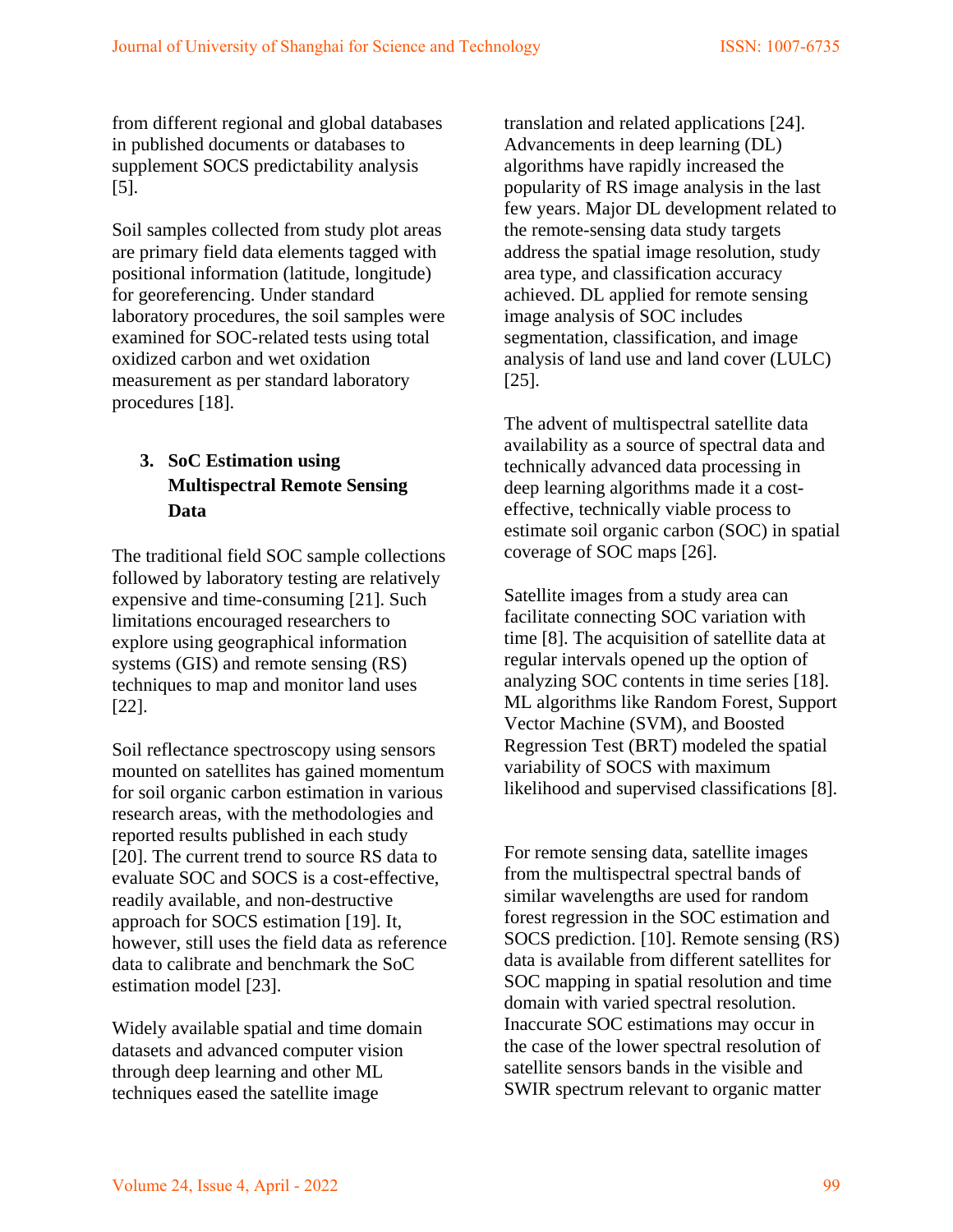absorption [27]. Spectral data from these bands are potential indicators in the spatial mapping of SOC. Unlike a spectral resolution, a spatial resolution has less impact on predictions with dynamically changing soil characteristics [18].

Digital Soil Mapping (DSM) methods are part of SOC predictive models that use RS data of easy data availability and extensive spatial and time-series distribution. The RS variables widely used are surface reflectance, vegetation index, and band ratios relating to vegetation and soil [28].

In SOC mapping, band ratios or surface reflectance are effective parameters in bare soils. Connections between vegetation and SOC indicate RS data produces enhanced vegetation growth status over a longer time duration [29]. In vegetative areas, Normalized Differences Vegetation Index (NDVI) is helpful [30], though it may not enhance mapping accuracy significantly [31]. The other Multispectral RS data relevant to SOC mapping available for spectral and spatial resolution mapping and band combinations are Brightness Index (BI) and Greenness Index (GI), as covariates in SOC estimation [32]. The surface reflectance spectral data from satellite bands are considered independent variables in models evaluating the influence of spectral data to predict SOCS [29]. A list of other helpful predictor variables includes wetness index (WI), vegetation temperature condition index (VTCI), and compound topographic index (CTI) [33].

## **4. Machine Learning Applications for Predicting SoCS**

Remote Sensing data from satellite images supplements estimating SoC Stock (SOCS) trained models. The performance accuracy

of predictive statistical models, such as random forest, partial least square regression, etc., can be likened to assessing the SOC content. Predicting soil organic carbon in spatial distribution for land management relates to carbon emission and soil health [34]. Performance comparison of these models suggests that the predictability is not entirely dependent on the spectral behavior [35].

Different algorithms, extrapolation techniques such as Artificial Neural Networks (ANN), decision trees, Support Vector Machines, and other multivariate regression techniques are applied for statistical predictions. The performance comparisons are set by parameters like the Coefficient of Determination (R2), Root Mean Square Error of Cross-Validation (RMSECV) tests, and Ratio of Performance to Deviation (RPD) [36].

ML involves a process to learn from data consisting of a set of instances described by a group of features or variables. Upon completing the learning process, the training model is applied to a collection of new testing data to classify, predict, or cluster [24].

SOC prediction using a Convolutional Neural Network (CNN) is encouraging compared with Random Forest (RF) with multiple environmental factors. The results show improved accuracy of CNN with added land surface variates and other environment variables. CNN had higher prediction performance than RF regardless of the variables added, indicating CNN is a good soil mapping approach in a regional setup [29].

ML tasks are organized into supervised or unsupervised models, depending on the learning type or the learning models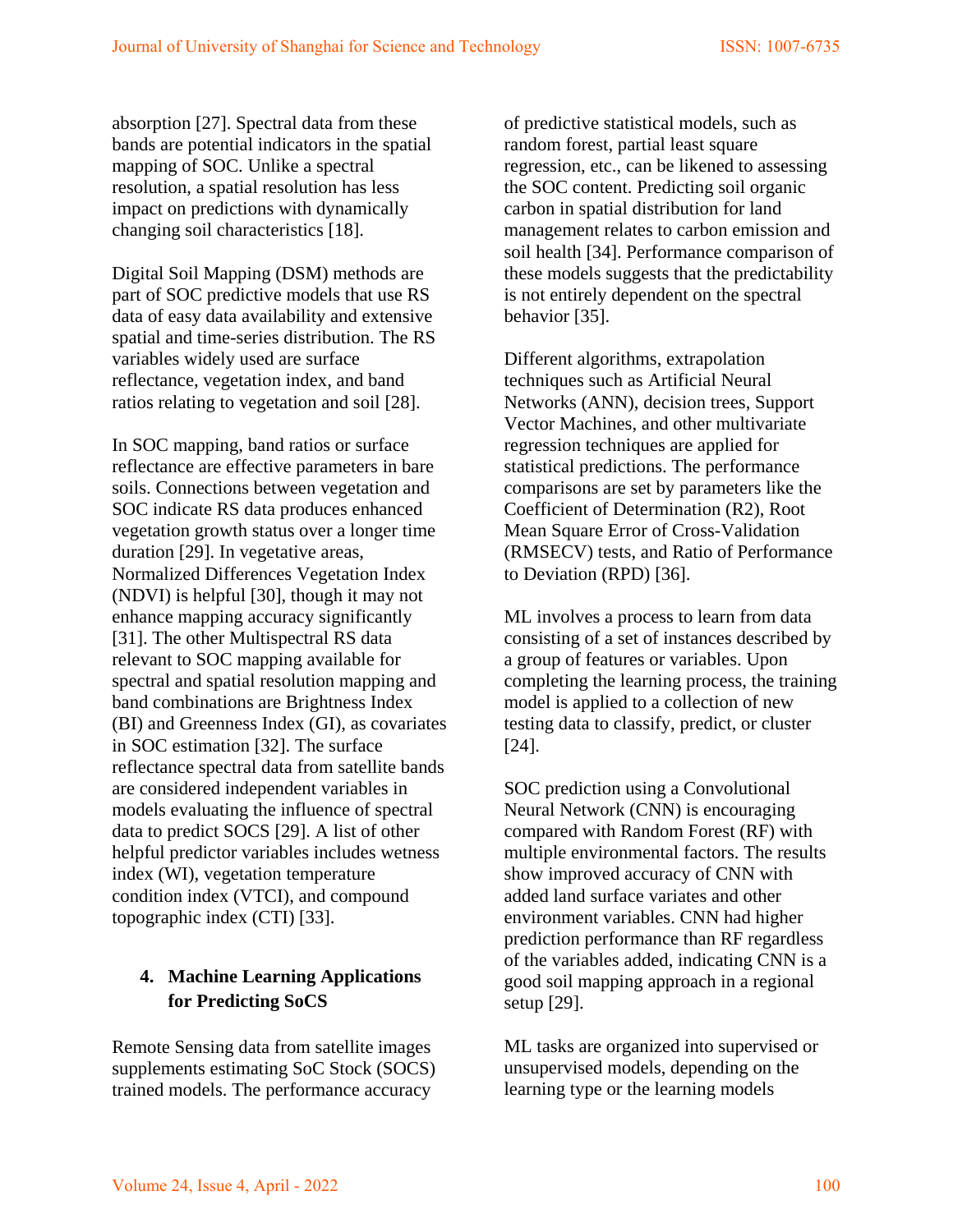employed to implement classification, regression, clustering, and dimensionality reduction [37]. In case inputs are partially available and some outputs are partly missing in a dynamic environment, it constitutes reinforcement learning. Training the models, testing, and validating final predictions results for all input spectral data remain the same. The trained, supervised model can predict the outcomes (labels) of a few missing test data. For unsupervised learning, no separate test or training data is labeled. The input data is processed to identify a pattern [37]. The training data is presented as input in supervised learning while the corresponding output constructs a rule mapping input to output [38].

## **5. Prediction Models**

Regression constitutes a supervised learning model to provide output prediction that varies according to the input variables. Standard predictive models are linear regression, multiple linear regression, and least squares regression.

Linear regression models correlate the distribution of dependent variables using a linear combination of independent variables (predictors). SOCS is one primary dependent variable for SOC estimation, with local climate, terrain conditions, and spectral parameters independent variables, depending on the study scenario. [39]

Multiple Linear Regression (MLR) is a statistical technique using multiple variables to predict a responsive outcome (predict) of a dependent variable based on two or more independent variables. It is an extension of Linear Regression of one explanatory variable. [34]

Partial Least Squares Regression (PLSR) defines linear relations among the variables,

although the connections are not always linear. It helps to correlate soil organic carbon stocks and spectral information with statistically derived spectral characteristics. The mapping of PLSR models built on a local field study to a regional level is often limited due to wider spatial variation in SOC contents. [40]

Support Vector Machine (SVM) is a supervised ML algorithm used in SOCS estimation for related classification and regression. SVM tries to find a hyperplane to classify the data points distinctly in ndimensions [25]. The kernel scale and corresponding penalty are adjusted in SVM modeling to convert training data in a nonlinear decision surface to a linear equation of higher orders. SVM model performance is good in soil mapping [39].

Random Forest (RF) is a Supervised Machine Learning model used in regression and classification problems. In RF, the decision trees relate probable predictors with the target variables. Decision trees are built into RF to ensure a stable model where every tree is trained individually with distinct training data [41]. In RF prediction, it averages the results from all trees individually trained. RF trains faster than decision trees, working only on a subset of features [42]. Clustering is an unsupervised learning model for natural data grouping – for example, the k-means technique [43].

Prediction accuracy depends on various factors, like soil condition, variability of input characteristics, surface area with varying moisture, roughness due to vegetation and crop, and atmospheric conditions during image acquisition. [44]

The precision of prediction models based on data from multispectral bands of different satellites was recorded as RPD between 1.4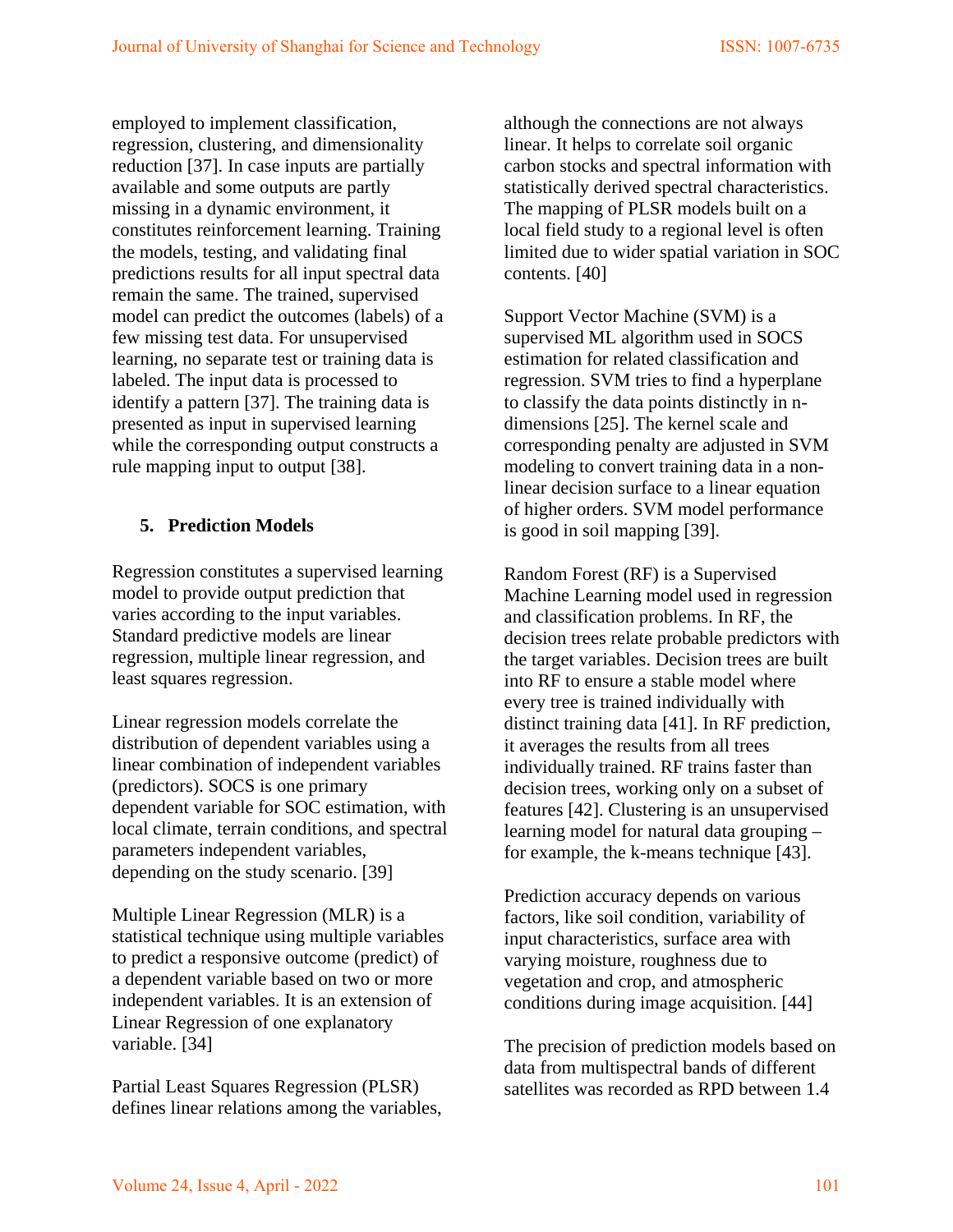to 3.1 and RPIQ between 1.8 to 2.1 [18]. Prediction accuracy is obtained by ML/DL model or techniques or approaches using the coefficient of determination (R2), Ratio of Performance to Deviation (RPD), and Root Mean Square Error (RMSE) [45].

RMSEP (Root Mean Square Error of Prediction) measures actual instances linked to reference values, indicating an estimate of performance deterioration.

Table 1: Machine Learning Models For

SoC Forecasting as published with scope

| Training               | Test      | Test   | <b>RPD</b>       | Reference         |
|------------------------|-----------|--------|------------------|-------------------|
| Model                  | RMSEP (%) | $R^2p$ |                  |                   |
| <b>PLS</b>             | 0.27      | 0.66   | 1.45             | $[18]$            |
| CB                     | 0.26      | 0.68   | 1.52             | $[18]$            |
| $\overline{\text{CB}}$ | 0.28      | 0.56   | $\overline{1.4}$ | $[18]$            |
| <b>SVM</b>             | 0.28      | 0.65   | 1.41             | $[18]$            |
| CB                     | 0.26      | 0.66   | 1.52             | $[18]$            |
| $\overline{RF}$        | 0.24      | 0.74   | 1.65             | $[18]$            |
| RF                     | 0.27      | 0.59   | 1.46             | $[18]$            |
| <b>BPN</b>             | 0.53      | 0.86   | 2.84             | $[45]$            |
| <b>BPN</b>             | 0.61      | 0.83   | 2.46             | $[45]$            |
| <b>MLP</b>             | 0.55      | 0.86   | 2.70             | $[45]$            |
| <b>MLP</b>             | 0.50      | 0.88   | 2.98             | $[45]$            |
| LeNet5                 | 0.53      | 0.87   | 2.90             | $[45]$            |
| LeNet5                 | 0.54      | 0.86   | 2.79             | $[45]$            |
| DenseNet10             | 0.49      | 0.88   | 3.13             | $[45]$            |
| DenseNet10             | 0.49      | 0.89   | 3.053            | $[45]$            |
| <b>ML</b>              | 0.546     | 0.348  |                  | $[39]$            |
| RF                     | 0.528     | 0.39   |                  | $[39]$            |
| <b>SVM</b>             | 0.551     | 0.341  |                  | $\overline{[39]}$ |
| <b>SGB</b>             | 0.539     | 0.367  |                  | $[39]$            |
| RF                     | 0.768     | 0.83   |                  | $[46]$            |
| SGB                    | 0.782     | 0.8    |                  | $[46]$            |
| <b>SVM</b>             | 0.792     | 0.79   |                  | $[46]$            |
| <b>ANN</b>             | 0.918     | 0.76   |                  | $[46]$            |
| <b>MLR</b>             | 0.972     | 0.75   |                  | $[46]$            |
| <b>PLSR</b>            | 0.995     | 0.75   |                  | $[46]$            |
| BRT*                   | 0.497     | 0.266  |                  | $[47]$            |

| Training     | Test           | <b>Test</b> | <b>RPD</b> | Reference |
|--------------|----------------|-------------|------------|-----------|
| Model        | $RMSEP$ $(\%)$ | $R^2p$      |            |           |
| RF           | 0.502          | 0.252       |            | [47]      |
| SVM          | 0.488          | 0.285       |            | [47]      |
| <b>BPNN</b>  | 0.56           |             |            | [48]      |
| <b>FPNN</b>  | 0.68           |             |            | [48]      |
| <b>MLPNN</b> | 0.72           |             |            | [48]      |
| <b>GRNN</b>  | 0.51           |             |            | [48]      |
| <b>PLS</b>   |                | 0.792       |            | [49]      |
| RF           |                | 0.808       |            | [49]      |
| <b>CNN</b>   |                | 0.878       |            | [49]      |
| PLSR         | 0.73           | 0.51        | 1.43       | [50]      |
| PLSR         | 1.23           | 0.56        | 1.51       | $[36]$    |

### **6. Challenges**

RMSE (Root Mean Square Error) measures test/train data error with cross-validation using split data [44].

Prediction accuracy is obtained by ML/DL model or techniques or approaches using the coefficient of determination (R2), Ratio of Performance to Deviation (RPD), and Root Mean Square Error (RMSE) [45].

The precision of prediction models based on data from multispectral bands of different satellites was recorded as RPD between 1.16 to 1.65 [18].

A well-split data portion results in a reasonable assessment of the model using a trained dataset executed for unknown instances. Prediction accuracy depends on various factors, like soil condition, variability of input characteristics, surface area with varying moisture, roughness due to vegetation and crop, and atmospheric conditions during image acquisition [33].

### **7. Discussion**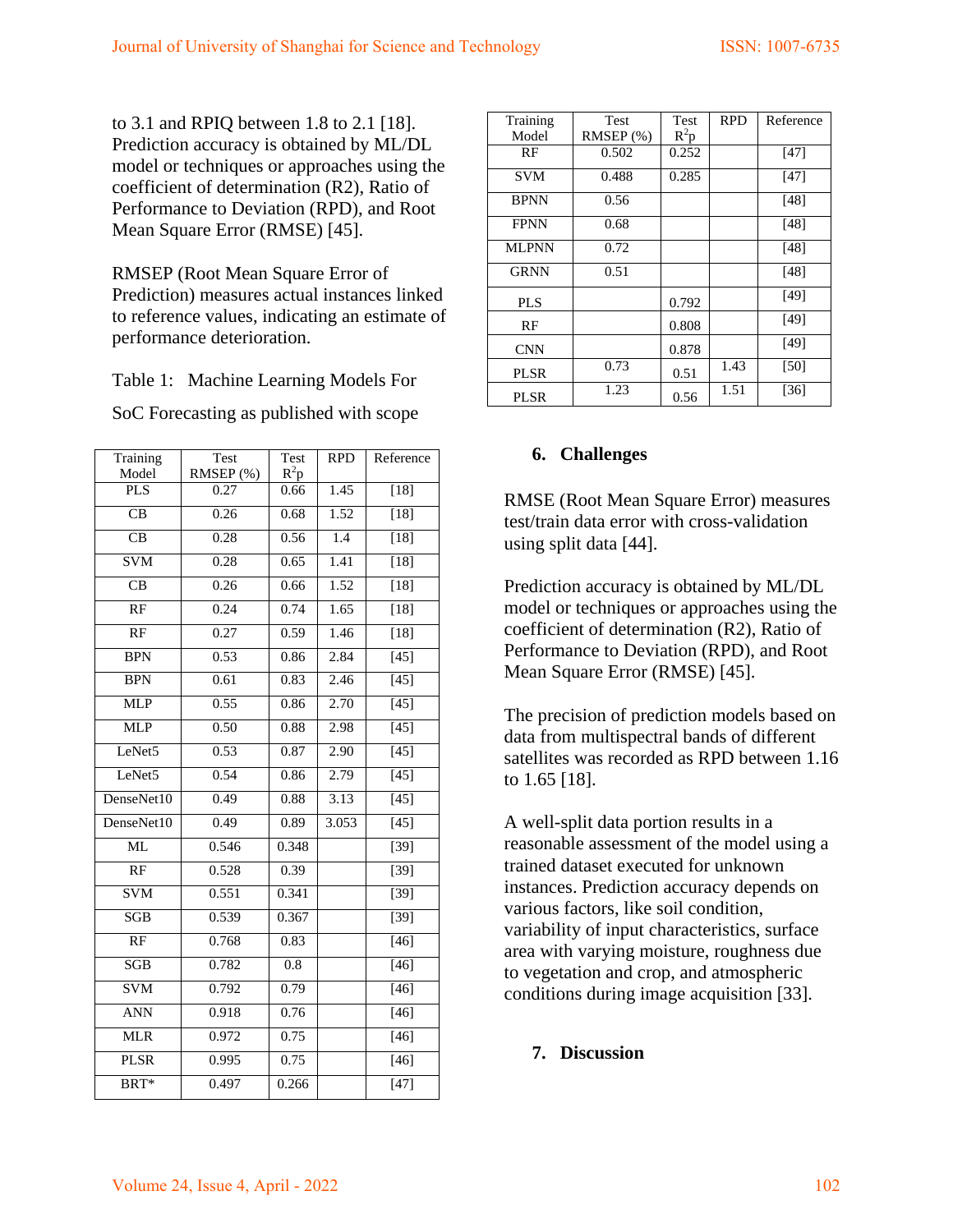Machine learning models like SVM, RF, and SGB work better (more accurately) than MLR when compared with RSME-CV (cross-validation) of each model for model performance assessment [51].

The regression models in ML, like Support Vector Machine (SVM), Multiple Linear Regression (MLR), Random Forest Regression (RFR), and Stochastic Gradient Boosting (SGB), are tested to set the training model [41]. It is then compared with independent soil samples to validate the model in an extrapolated area. The performance comparison of these models indicates ML techniques have improved results compared to MLR and RFR, thereby providing better precision in most instances [52].

MLR performs low to correlate non-linear relations between dependent and independent variables while predicting soil parameters on unsampled positions [39]. The predictive value performance comparisons are set by parameters like the Coefficient of Determination (R2), Root Mean Square Error of Cross-Validation (RMSECV) tests, and Ratio of Performance to Deviation (RPD) [36]. The prediction performances vary among ML algorithms and models, with few performing reliably and maintaining enhanced accuracy in SOC prediction (R2 = 0.470, RMSE = 0.437 [47].

Deep Learning models produce good results in RS-based SOC mapping, despite a few limitations like acquired soil samples, laboratory tests through laborious, expensive computational time, data acquisition with cloud coverage, and inclination for overfitting models [53]. The observations on SOCS predictions resulting in inaccuracy or inconsistency can be due to the dynamism involved in SOC values on varying local factors [54].

#### **8. Conclusion**

SOC mapping and prediction using MS RS data work through a machine learning framework. Researchers explore improved models like deep learning and RF [55]. Regression models and machine learning improve accuracy [56] with advanced theory and well-developed software applications. A combination of RS with field data through laboratory tests provides a practical approach [14].

RF model emerged as the promising variable identifiers to predict SOCS and build a model for extrapolation and generating the digital SOC map [57]. Its accuracy is assessed by the corresponding RMSE and coefficient of determination (R2) for comparison with peer algorithms. However RF model requires special attention to its regression tree development [58].

Irrespective of the advantages of RF models in SOCS prediction, there are few constrictions in respective regression tree development. RF models that underestimate the SOC high values in a training dataset can be fixed by exploiting supplementary datasets [46].

#### **9. References:**

- [1] T. W. Crowther *et al.*, "Quantifying global soil carbon losses in response to warming," *Nature*, vol. 540, no. 7631, pp. 104–108, Dec. 2016, doi: 10.1038/nature20150.
- [2] T. Angelopoulou, N. Tziolas, A. Balafoutis, G. Zalidis, and D. Bochtis, "Remote Sensing Techniques for Soil Organic Carbon Estimation: A Review," *Remote Sensing*, vol. 11, no. 6, p. 676, Mar. 2019, doi: 10.3390/rs11060676.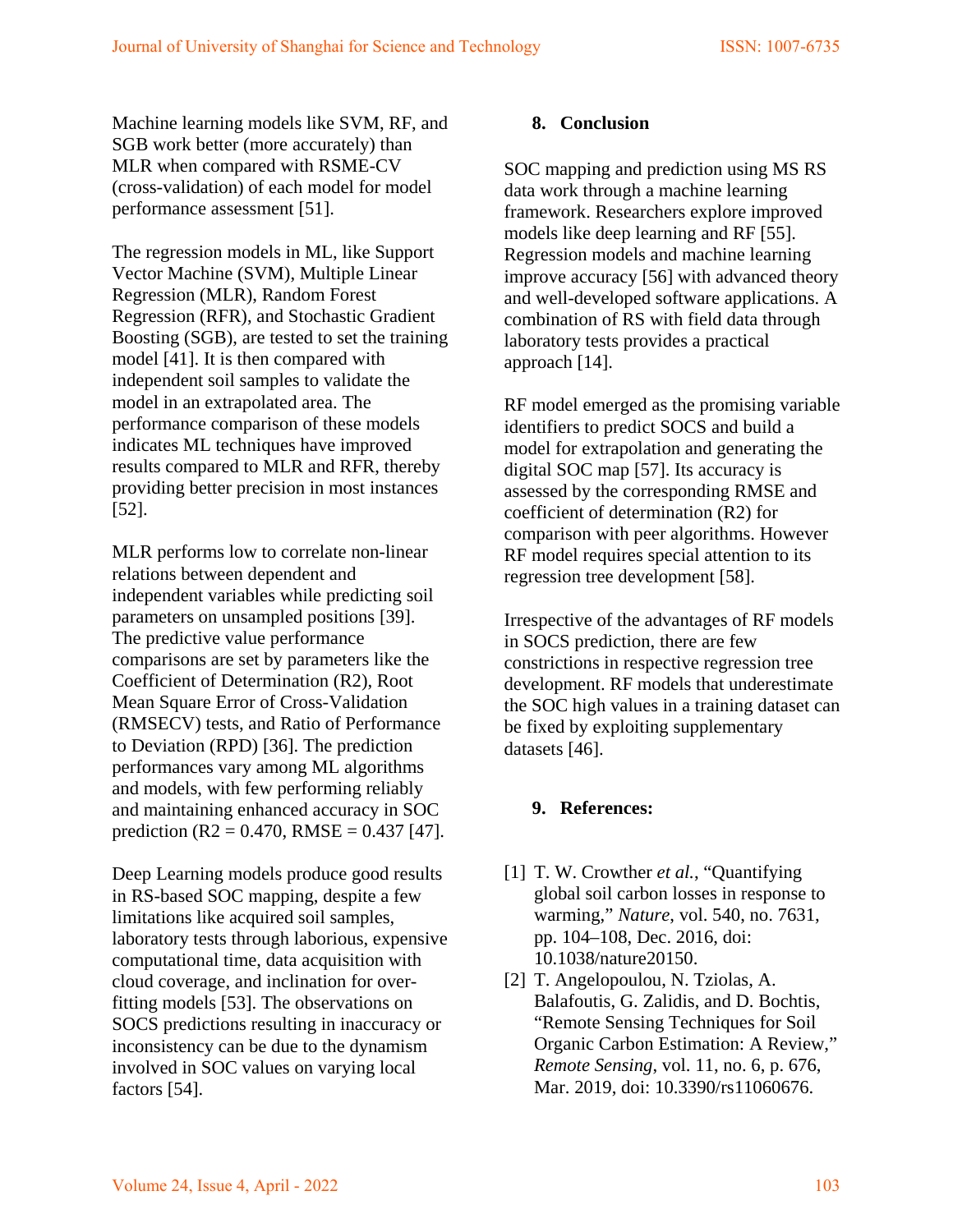- [3] P. Kumar, H. Sajjad, B. R. Tripathy, R. Ahmed, and V. P. Mandal, "Prediction of spatial soil organic carbon distribution using Sentinel-2A and field inventory data in Sariska Tiger Reserve," *Nat Hazards*, vol. 90, no. 2, pp. 693–704, Jan. 2018, doi: 10.1007/s11069-017-3062-5.
- [4] E. Tola *et al.*, "Determining soil organic carbon concentration in agricultural fields using a handheld spectroradiometer: Implication for soil fertility measurement," *International Journal of Agricultural and Biological Engineering*, vol. 11, no. 6, pp. 13–19, 2018, doi:

10.25165/j.ijabe.20181106.4061.

- [5] E. G. Jobbágy and R. B. Jackson, "THE VERTICAL DISTRIBUTION OF SOIL ORGANIC CARBON AND ITS RELATION TO CLIMATE AND VEGETATION," *Ecological Applications*, vol. 10, no. 2, pp. 423– 436, Apr. 2000, doi: 10.1890/1051- 0761(2000)010[0423:TVDOSO]2.0.CO; 2.
- [6] J. Navarro-Pedreño, M. B. Almendro-Candel, and A. A. Zorpas, "The Increase of Soil Organic Matter Reduces Global Warming, Myth or Reality?," *Sci*, vol. 3, no. 1, p. 18, Mar. 2021, doi: 10.3390/sci3010018.
- [7] J. P. Scharlemann, E. V. Tanner, R. Hiederer, and V. Kapos, "Global soil carbon: understanding and managing the largest terrestrial carbon pool," *Carbon Management*, vol. 5, no. 1, pp. 81–91, Feb. 2014, doi: 10.4155/cmt.13.77.
- [8] K. Nabiollahi, S. Shahlaee, S. Zahedi, R. Taghizadeh-Mehrjardi, R. Kerry, and T. Scholten, "Land Use and Soil Organic Carbon Stocks—Change Detection over Time Using Digital Soil Assessment: A Case Study from Kamyaran Region, Iran (1988–2018)," *Agronomy*, vol. 11, no. 3,

p. 597, Mar. 2021, doi: 10.3390/agronomy11030597.

- [9] S. Kumar, Shwetank, and K. Jain, "A Multi-Temporal Landsat Data Analysis for Land-use/Land-cover Change in Haridwar Region using Remote Sensing Techniques," *Procedia Computer Science*, vol. 171, pp. 1184–1193, 2020, doi: 10.1016/j.procs.2020.04.127.
- [10] F. Bangelesa, E. Adam, J. Knight, I. Dhau, M. Ramudzuli, and T. M. Mokotjomela, "Predicting Soil Organic Carbon Content Using Hyperspectral Remote Sensing in a Degraded Mountain Landscape in Lesotho," *Applied and Environmental Soil Science*, vol. 2020, pp. 1–11, Apr. 2020, doi: 10.1155/2020/2158573.
- [11] K. Were, D. T. Bui,  $\varnothing$ . B. Dick, and B. R. Singh, "A comparative assessment of support vector regression, artificial neural networks, and random forests for predicting and mapping soil organic carbon stocks across an Afromontane landscape," *Ecological Indicators*, vol. 52, pp. 394–403, May 2015, doi: 10.1016/j.ecolind.2014.12.028.
- [12] R. J. Zomer, D. A. Bossio, R. Sommer, and L. V. Verchot, "Global Sequestration Potential of Increased Organic Carbon in Cropland Soils," *Sci Rep*, vol. 7, no. 1, p. 15554, Dec. 2017, doi: 10.1038/s41598-017-15794-8.
- [13] F. Magdoff and H. Van Es, *Building soils for better crops: ecological management for healthy soils*, Fourth edition. College Park: Sustainable Agriculture Research & Education, 2021.
- [14] G. B. M. Heuvelink *et al.*, "Machine learning in space and time for modelling soil organic carbon change," *Eur J Soil Sci*, vol. 72, no. 4, pp. 1607–1623, Jul. 2021, doi: 10.1111/ejss.12998.
- [15] Z. S. Venter, H.-J. Hawkins, M. D. Cramer, and A. J. Mills, "Mapping soil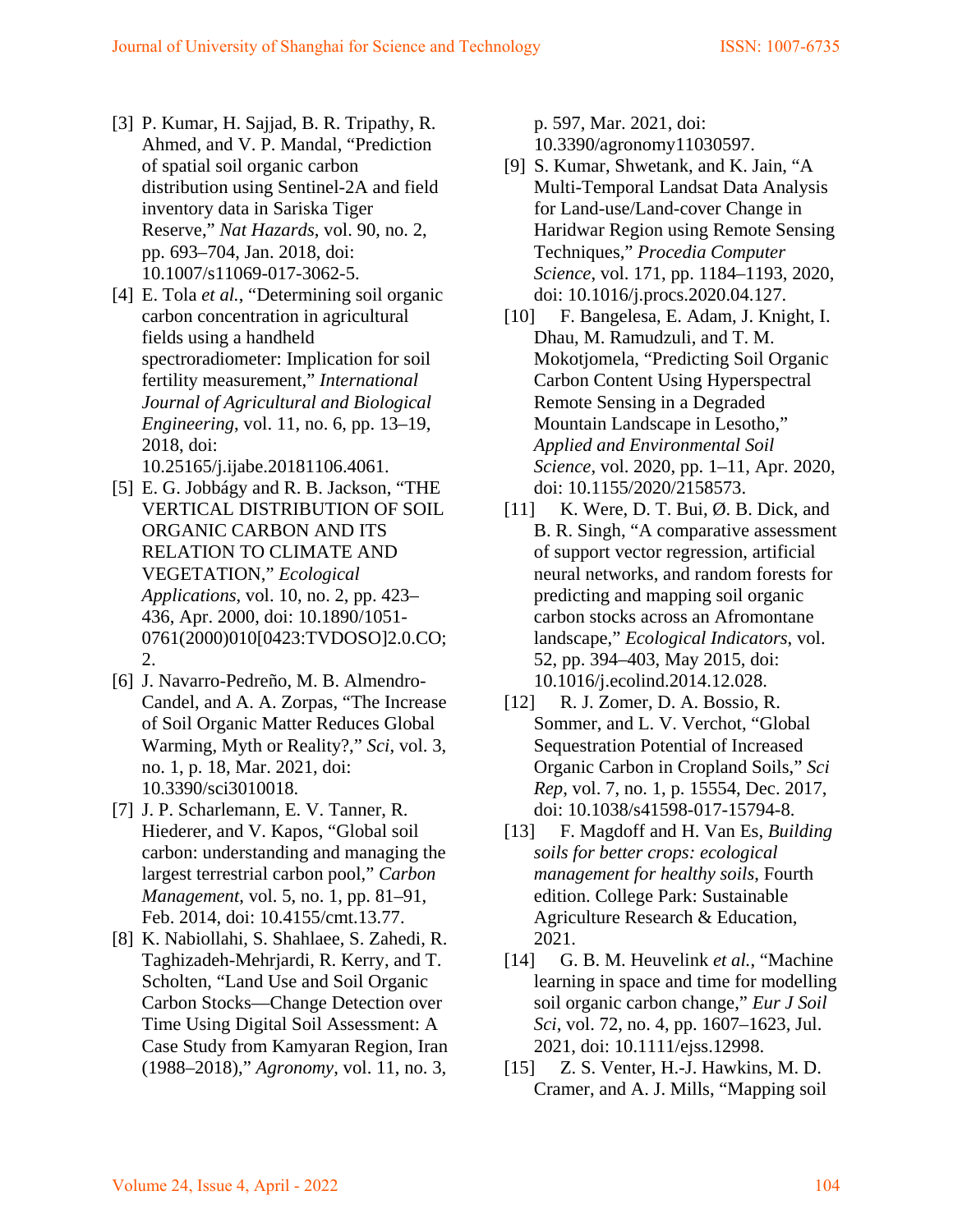organic carbon stocks and trends with satellite-driven high resolution maps over South Africa," *Science of The Total Environment*, vol. 771, p. 145384, Jun. 2021, doi:

10.1016/j.scitotenv.2021.145384.

- [16] A. Suleymanov, I. Gabbasova, R. Suleymanov, E. Abakumov, V. Polyakov, and P. Liebelt, "Mapping soil organic carbon under erosion processes using remote sensing," *HunGeoBull*, vol. 70, no. 1, pp. 49–64, Apr. 2021, doi: 10.15201/hungeobull.70.1.4.
- [17] L. Poggio *et al.*, "SoilGrids 2.0: producing soil information for the globe with quantified spatial uncertainty," *SOIL*, vol. 7, no. 1, pp. 217–240, Jun. 2021, doi: 10.5194/soil-7-217-2021.
- [18] D. Žížala, R. Minařík, and T. Zádorová, "Soil Organic Carbon Mapping Using Multispectral Remote Sensing Data: Prediction Ability of Data with Different Spatial and Spectral Resolutions," *Remote Sensing*, vol. 11, no. 24, p. 2947, Dec. 2019, doi: 10.3390/rs11242947.
- [19] Y. Xu, S. E. Smith, S. Grunwald, A. Abd-Elrahman, and S. P. Wani, "Incorporation of satellite remote sensing pan-sharpened imagery into digital soil prediction and mapping models to characterize soil property variability in small agricultural fields," *ISPRS Journal of Photogrammetry and Remote Sensing*, vol. 123, pp. 1–19, Jan. 2017, doi:

10.1016/j.isprsjprs.2016.11.001.

- [20] P. T. Sorenson, S. J. Shirtliffe, and A. K. Bedard-Haughn, "Predictive soil mapping using historic bare soil composite imagery and legacy soil survey data," *Geoderma*, vol. 401, p. 115316, Nov. 2021, doi: 10.1016/j.geoderma.2021.115316.
- [21] S. Pal and Sk. Ziaul, "Detection of land use and land cover change and land

surface temperature in English Bazar urban centre," *The Egyptian Journal of Remote Sensing and Space Science*, vol. 20, no. 1, pp. 125–145, Jun. 2017, doi: 10.1016/j.ejrs.2016.11.003.

- [22] A. Gholizadeh *et al.*, "Soil organic carbon estimation using VNIR–SWIR spectroscopy: The effect of multiple sensors and scanning conditions," *Soil and Tillage Research*, vol. 211, p. 105017, Jul. 2021, doi: 10.1016/j.still.2021.105017.
- [23] A. Bhar, B. Feddersen, R. Malone, and R. Kumar, "Agriculture Model Comparison Framework and MyGeoHub Hosting: Case of Soil Nitrogen," *Inventions*, vol. 6, no. 2, p. 25, Mar. 2021, doi: 10.3390/inventions6020025.
- [24] S. P. Mohanty *et al.*, "Deep Learning for Understanding Satellite Imagery: An Experimental Survey," *Front. Artif. Intell.*, vol. 3, p. 534696, Nov. 2020, doi: 10.3389/frai.2020.534696.
- [25] L. Ma, Y. Liu, X. Zhang, Y. Ye, G. Yin, and B. A. Johnson, "Deep learning in remote sensing applications: A metaanalysis and review," *ISPRS Journal of Photogrammetry and Remote Sensing*, vol. 152, pp. 166–177, Jun. 2019, doi: 10.1016/j.isprsjprs.2019.04.015.
- [26] A. Gholizadeh, L. Borůvka, M. Saberioon, and R. Vašát, "Visible, Near-Infrared, and Mid-Infrared Spectroscopy Applications for Soil Assessment with Emphasis on Soil Organic Matter Content and Quality: State-of-the-Art and Key Issues," *Appl Spectrosc*, vol. 67, no. 12, pp. 1349–1362, Dec. 2013, doi: 10.1366/13-07288.
- [27] E. A. Thaler, I. J. Larsen, and Q. Yu, "A New Index for Remote Sensing of Soil Organic Carbon Based Solely on Visible Wavelengths," *Soil Sci. Soc. Am. J.*, vol. 83, no. 5, pp. 1443–1450, Sep. 2019, doi: 10.2136/sssaj2018.09.0318.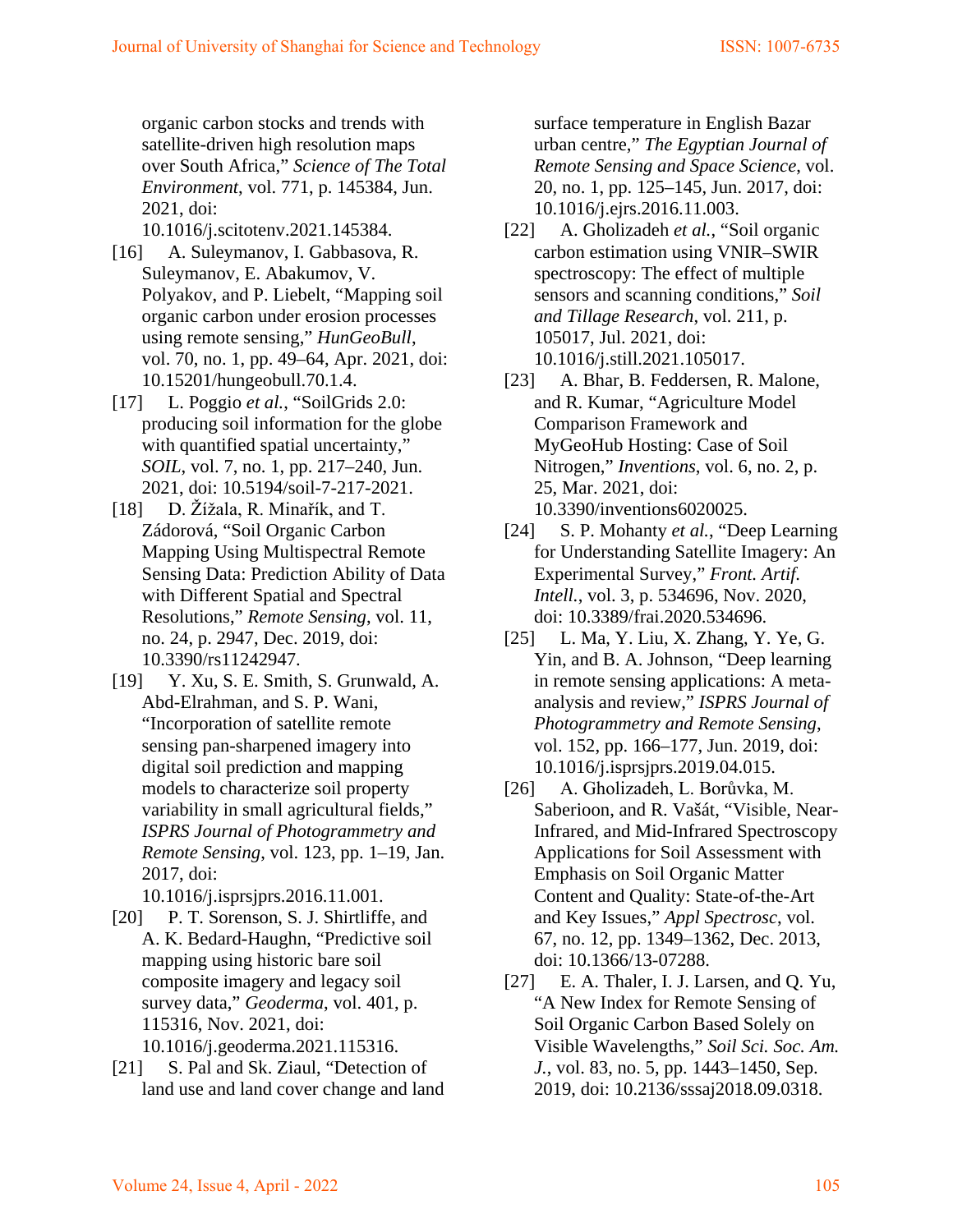- [28] A. B. McBratney, M. L. Mendonça Santos, and B. Minasny, "On digital soil mapping," *Geoderma*, vol. 117, no. 1–2, pp. 3–52, Nov. 2003, doi: 10.1016/S0016-7061(03)00223-4.
- [29] L. Yang, Y. Cai, L. Zhang, M. Guo, A. Li, and C. Zhou, "A deep learning method to predict soil organic carbon content at a regional scale using satellite-based phenology variables," *International Journal of Applied Earth Observation and Geoinformation*, vol. 102, p. 102428, Oct. 2021, doi: 10.1016/j.jag.2021.102428.
- [30] A. Mora-Vallejo, L. Claessens, J. Stoorvogel, and G. B. M. Heuvelink, "Small scale digital soil mapping in Southeastern Kenya," *CATENA*, vol. 76, no. 1, pp. 44–53, Dec. 2008, doi: 10.1016/j.catena.2008.09.008.
- [31] C. Schillaci, S. Saia, and M. Acutis, "Modelling of Soil Organic Carbon in the Mediterranean area: a systematic map," *ROL*, vol. 46, pp. 161–166, Nov. 2018, doi: 10.3301/ROL.2018.68.
- [32] M. F. Ghazali, K. Wikantika, A. B. Harto, and A. Kondoh, "Generating soil salinity, soil moisture, soil pH from satellite imagery and its analysis," *Information Processing in Agriculture*, vol. 7, no. 2, pp. 294–306, Jun. 2020, doi: 10.1016/j.inpa.2019.08.003.
- [33] A. Mondal, D. Khare, S. Kundu, S. Mondal, S. Mukherjee, and A. Mukhopadhyay, "Spatial soil organic carbon (SOC) prediction by regression kriging using remote sensing data," *The Egyptian Journal of Remote Sensing and Space Science*, vol. 20, no. 1, pp. 61–70, Jun. 2017, doi: 10.1016/j.ejrs.2016.06.004.
- [34] M. Ließ, J. Schmidt, and B. Glaser, "Improving the Spatial Prediction of Soil Organic Carbon Stocks in a Complex Tropical Mountain Landscape by Methodological Specifications in

Machine Learning Approaches," *PLoS ONE*, vol. 11, no. 4, p. e0153673, Apr. 2016, doi:

10.1371/journal.pone.0153673.

- [35] E. Ben-Dor *et al.*, "Using Imaging" Spectroscopy to study soil properties," *Remote Sensing of Environment*, vol. 113, pp. S38–S55, Sep. 2009, doi: 10.1016/j.rse.2008.09.019.
- [36] E. Vaudour, C. Gomez, Y. Fouad, and P. Lagacherie, "Sentinel-2 image capacities to predict common topsoil properties of temperate and Mediterranean agroecosystems," *Remote Sensing of Environment*, vol. 223, pp. 21–33, Mar. 2019, doi: 10.1016/j.rse.2019.01.006.
- [37] K. Liakos, P. Busato, D. Moshou, S. Pearson, and D. Bochtis, "Machine Learning in Agriculture: A Review," *Sensors*, vol. 18, no. 8, p. 2674, Aug. 2018, doi: 10.3390/s18082674.
- [38] T. T. Nguyen *et al.*, "A novel intelligence approach based active and ensemble learning for agricultural soil organic carbon prediction using multispectral and SAR data fusion," *Science of The Total Environment*, vol. 804, p. 150187, Jan. 2022, doi: 10.1016/j.scitotenv.2021.150187.
- [39] G. Forkuor, O. K. L. Hounkpatin, G. Welp, and M. Thiel, "High Resolution Mapping of Soil Properties Using Remote Sensing Variables in South-Western Burkina Faso: A Comparison of Machine Learning and Multiple Linear Regression Models," *PLoS ONE*, vol. 12, no. 1, p. e0170478, Jan. 2017, doi: 10.1371/journal.pone.0170478.
- [40] A. Bayer, M. Bachmann, A. Müller, and H. Kaufmann, "A Comparison of Feature-Based MLR and PLS Regression Techniques for the Prediction of Three Soil Constituents in a Degraded South African Ecosystem," *Applied and Environmental Soil*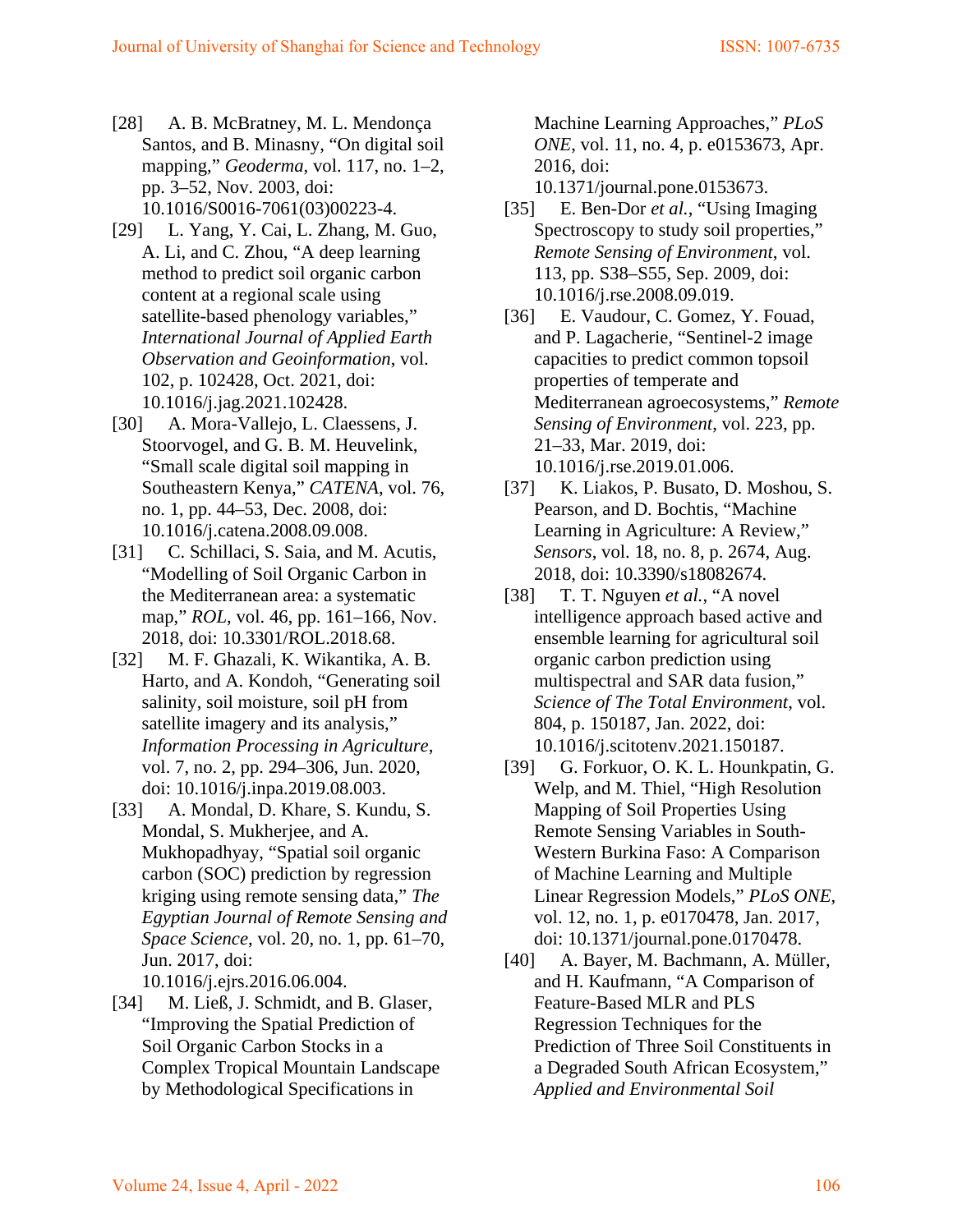*Science*, vol. 2012, pp. 1–20, 2012, doi: 10.1155/2012/971252.

- [41] S. Zepp, U. Heiden, M. Bachmann, M. Wiesmeier, M. Steininger, and B. van Wesemael, "Estimation of Soil Organic Carbon Contents in Croplands of Bavaria from SCMaP Soil Reflectance Composites," *Remote Sensing*, vol. 13, no. 16, p. 3141, Aug. 2021, doi: 10.3390/rs13163141.
- [42] S. Khanal, J. Fulton, A. Klopfenstein, N. Douridas, and S. Shearer, "Integration of high resolution remotely sensed data and machine learning techniques for spatial prediction of soil properties and corn yield," *Computers and Electronics in Agriculture*, vol. 153, pp. 213–225, Oct. 2018, doi:
	- 10.1016/j.compag.2018.07.016.
- [43] R. C. Tryon, "Communality of a variable: Formulation by cluster analysis," *Psychometrika*, vol. 22, no. 3, pp. 241–260, Sep. 1957, doi: 10.1007/BF02289125.
- [44] V. L. Mulder, S. de Bruin, M. E. Schaepman, and T. R. Mayr, "The use of remote sensing in soil and terrain mapping — A review," *Geoderma*, vol. 162, no. 1–2, pp. 1–19, Apr. 2011, doi: 10.1016/j.geoderma.2010.12.018.
- [45] Z. Xu, X. Zhao, X. Guo, and J. Guo, "Deep Learning Application for Predicting Soil Organic Matter Content by VIS-NIR Spectroscopy," *Computational Intelligence and Neuroscience*, vol. 2019, pp. 1–11, Nov. 2019, doi: 10.1155/2019/3563761.
- [46] O. Odebiri, O. Mutanga, J. Odindi, K. Peerbhay, and S. Dovey, "Predicting soil organic carbon stocks under commercial forest plantations in KwaZulu-Natal province, South Africa using remotely sensed data," *GIScience & Remote Sensing*, vol. 57, no. 4, pp.

450–463, May 2020, doi: 10.1080/15481603.2020.1731108.

[47] T. Zhou *et al.*, "Prediction of soil organic carbon and the C:N ratio on a national scale using machine learning and satellite data: A comparison between Sentinel-2, Sentinel-3 and Landsat-8 images," *Science of The Total Environment*, vol. 755, p. 142661, Feb. 2021, doi:

10.1016/j.scitotenv.2020.142661.

- [48] C. Wu, Y. Chen, X. Hong, Z. Liu, and C. Peng, "Evaluating soil nutrients of Dacrydium pectinatum in China using machine learning techniques," *For. Ecosyst.*, vol. 7, no. 1, p. 30, Dec. 2020, doi: 10.1186/s40663-020-00232-5.
- [49] K. Kawamura *et al.*, "Using a One-Dimensional Convolutional Neural Network on Visible and Near-Infrared Spectroscopy to Improve Soil Phosphorus Prediction in Madagascar," *Remote Sensing*, vol. 13, no. 8, p. 1519, Apr. 2021, doi: 10.3390/rs13081519.
- [50] C. Gomez, R. A. Viscarra Rossel, and A. B. McBratney, "Soil organic carbon prediction by hyperspectral remote sensing and field vis-NIR spectroscopy: An Australian case study," *Geoderma*, vol. 146, no. 3–4, pp. 403–411, Aug. 2008, doi: 10.1016/j.geoderma.2008.06.011.
- [51] R. S. Bricklemyer, R. L. Lawrence, P. R. Miller, and N. Battogtokh, "Monitoring and verifying agricultural practices related to soil carbon sequestration with satellite imagery," *Agriculture, Ecosystems & Environment*, vol. 118, no. 1–4, pp. 201–210, Jan. 2007, doi: 10.1016/j.agee.2006.05.017.
- [52] M. H. Koparan, "Estimating Soil Organic Carbon in Cultivated Soils Using Soil Test Data, Remote Sensing Imagery from Satellites (Landsat 8 and